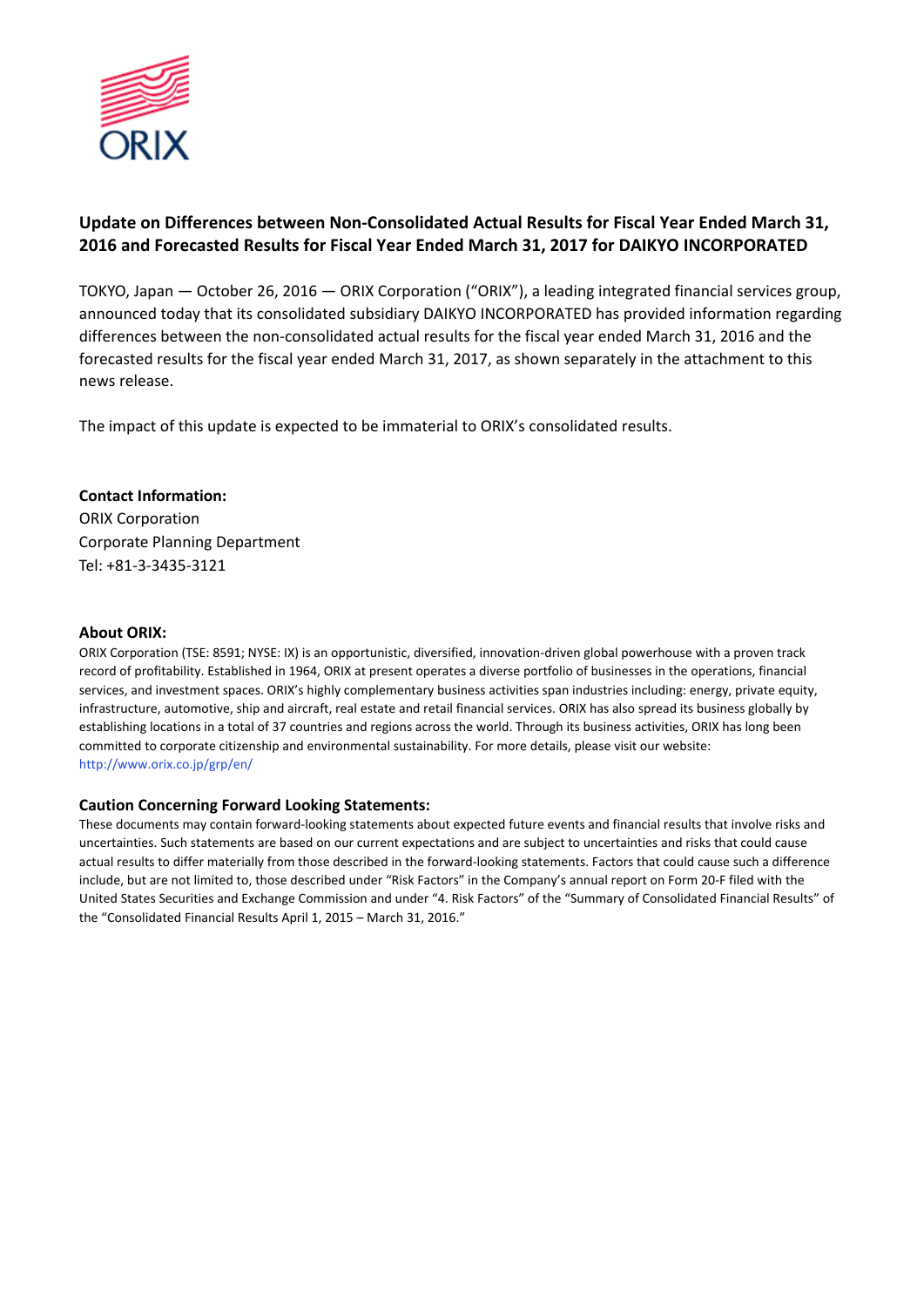

October 26, 2016

To whom it may concern

|                       | Company name: DAIKYO INCORPORATED     |
|-----------------------|---------------------------------------|
|                       | Representative: Akira Yamaguchi,      |
|                       | Representative Executive Officer,     |
|                       | President                             |
| Securities code: 8840 |                                       |
| Listing:              | First Section, Tokyo Stock Exchange   |
| Contact:              | Koichi Hinago, General Manager, Group |
|                       | Corporate Planning Dept.              |

# Announcement Concerning Difference of Non-consolidated Performance Forecast to the Performance of the Previous Fiscal Year

DAIKYO INCORPORATED (the "Company") hereby announces that non-consolidated performance forecasts of net sales for the fiscal year ending March 2017 are expected to deviate from the performance of the previous fiscal year to the extent that disclosure is required, as a result of the revision of the group-wide business plan in the medium-term management plan announced today, although non-consolidated performance forecasts were not disclosed in the Consolidated Financial Results for the Fiscal Year Ended March 31, 2016 (J-GAAP) announced on May 10, 2016.

There are no changes from the consolidated performance forecast announced on May 10, 2016.

|                                                            | Net sales | Ordinary<br>income | Net income | Net income<br>per share |
|------------------------------------------------------------|-----------|--------------------|------------|-------------------------|
| Results for the fiscal<br>year ended March 31,<br>2016(A)  | 86,736    | 8,034              | 9,379      | ¥11.07                  |
| Forecast (B)<br>(Fiscal year)<br>ending<br>March 31, 2017) | 67,000    | 7,500              | 8,500      | ¥10.12                  |
| Change $(B-A)$                                             | (19,736)  | (534)              | (879)      |                         |
| Change $(\%)$                                              | (22.8)    | (6.7)              | (9.4)      |                         |

1. Full-year Non-consolidated Performance Forecast (April 1, 2016 to March 31, 2017)

(Millions of yen)

#### 2. Reason for the Difference

With regard to non-consolidated performance for the fiscal year ending March 2017, both the number of condominium units completed and the number of condominium units sold are expected to decline from the previous fiscal year, resulting in decreased revenue and income.